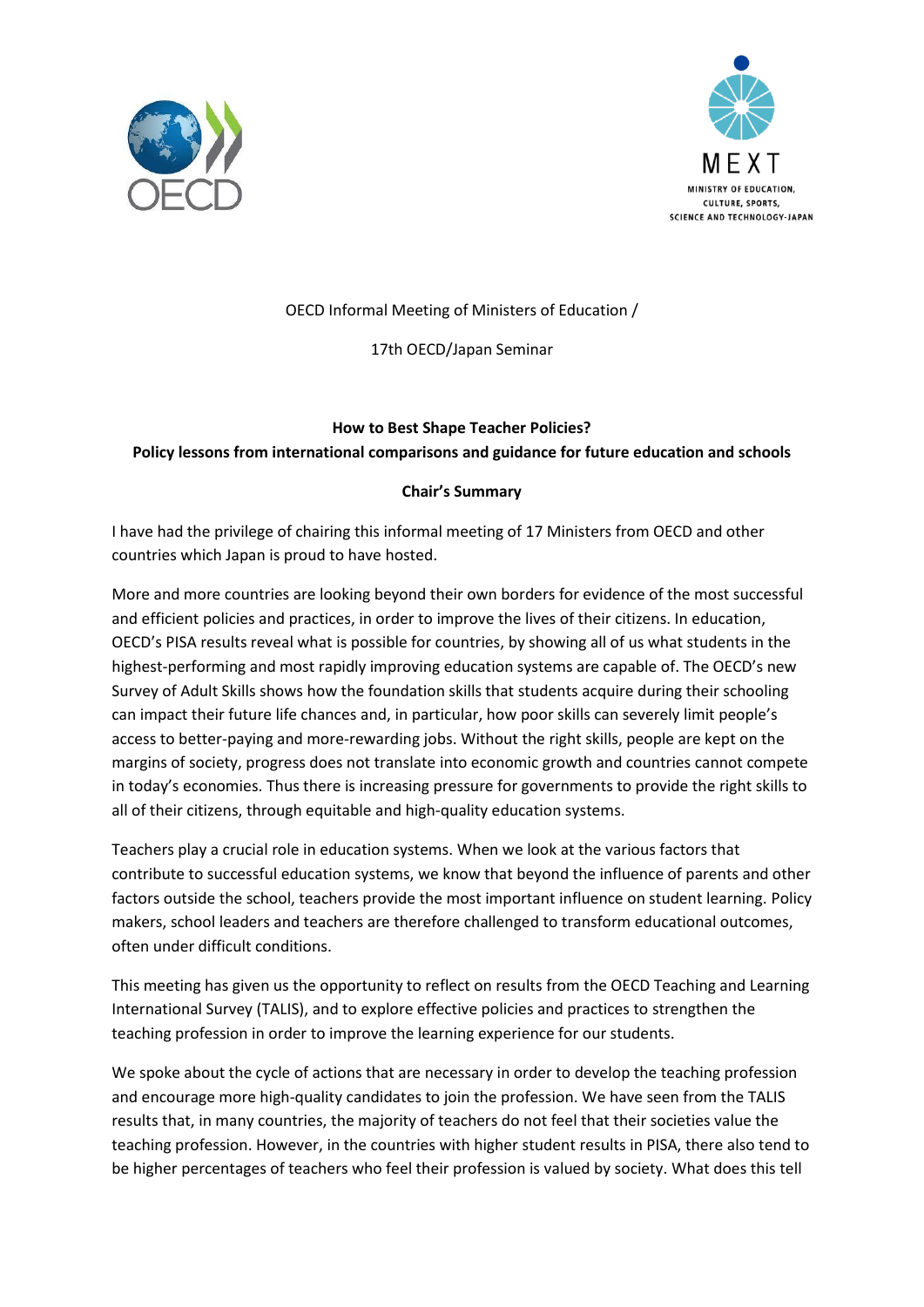us? If teachers' views reflect those of their societies, it could mean that high-performing countries are doing something else right. These countries are able to demonstrate the value of teaching as a profession in a way that also allows them to recruit and retain the highest quality teachers and thus provide a better education for their students. In turn, where teachers demonstrate great teaching and students achieve strong learning outcomes, society is likely to reward this with respect for the profession.

In order to equip all teachers – and not just some – for effective 21st century learning, effective policies need to be put in place at system levels and actions need to be taken at school levels. Over the past two days, we have heard many examples of ways in which countries, schools and teachers can strengthen 21st teaching to foster 21st century learners and to make changes to improve the working conditions for teachers as well as the learning environment for students. We were touched listening to the students from the OECD Tohoku School who were developing and using 21st century skills to create a new future for the region devastated by the Great East Japan earthquake.

Deputy Minister Enver Surty (South Africa) discussed the need for education systems to better anticipate the rapid evolution of the demand for skills in modern societies and to respond to this with innovative learning environments. Both Minister Antorini (Denmark) and State Secretary Dekker (Netherlands) underlined how important it is that, in order to give 21st century skills the role in school curricula and instructional practice which they need to attain, we need to become better at recognising and measuring those skills and make them visible.

We learned from the Asian countries that effective differentiation and personalisation of learning is about teachers embracing a broad range of pedagogic strategies, but that it is too often misunderstood as setting different standards and aspirations for different students. As Minister Antorini noted, we need to reflect on the TALIS finding that teachers feel insufficiently prepared for the challenges of inclusion and that this needs to be addressed through innovating pedagogy and classroom management rather than being relegated solely to special needs education. Associate Minister Bhardwaj (Alberta, Canada) showed us how effective support systems for teaches can enable education systems to successfully integrate significant shares of students from diverse social contexts and with varying abilities. As State Secretary Gomendio Kindelan (Spain) reminded us, while it might be easier to address 21st century challenges with incoming teachers, the key to success will be transforming the teaching skills of the established teaching force through continued professionalization.

Innovation in teaching is our shared goal, but we need to accept that governments cannot instruct their teachers to be creative and that this is all about creating enabling conditions for innovation, which will include effective and meritocratic career structures.

We agreed that good teaching practice needs to become everybody's business. Vice Minister Yamanaka (Japan) spoke of Japan's efforts to better reflect the student voice in developing pedagogical practice, and State Secretary Haugstad (Norway) emphasised the need to engage both teachers and their organisations in the development of a shared understanding of good teaching practice – as well as the need for teachers to develop themselves.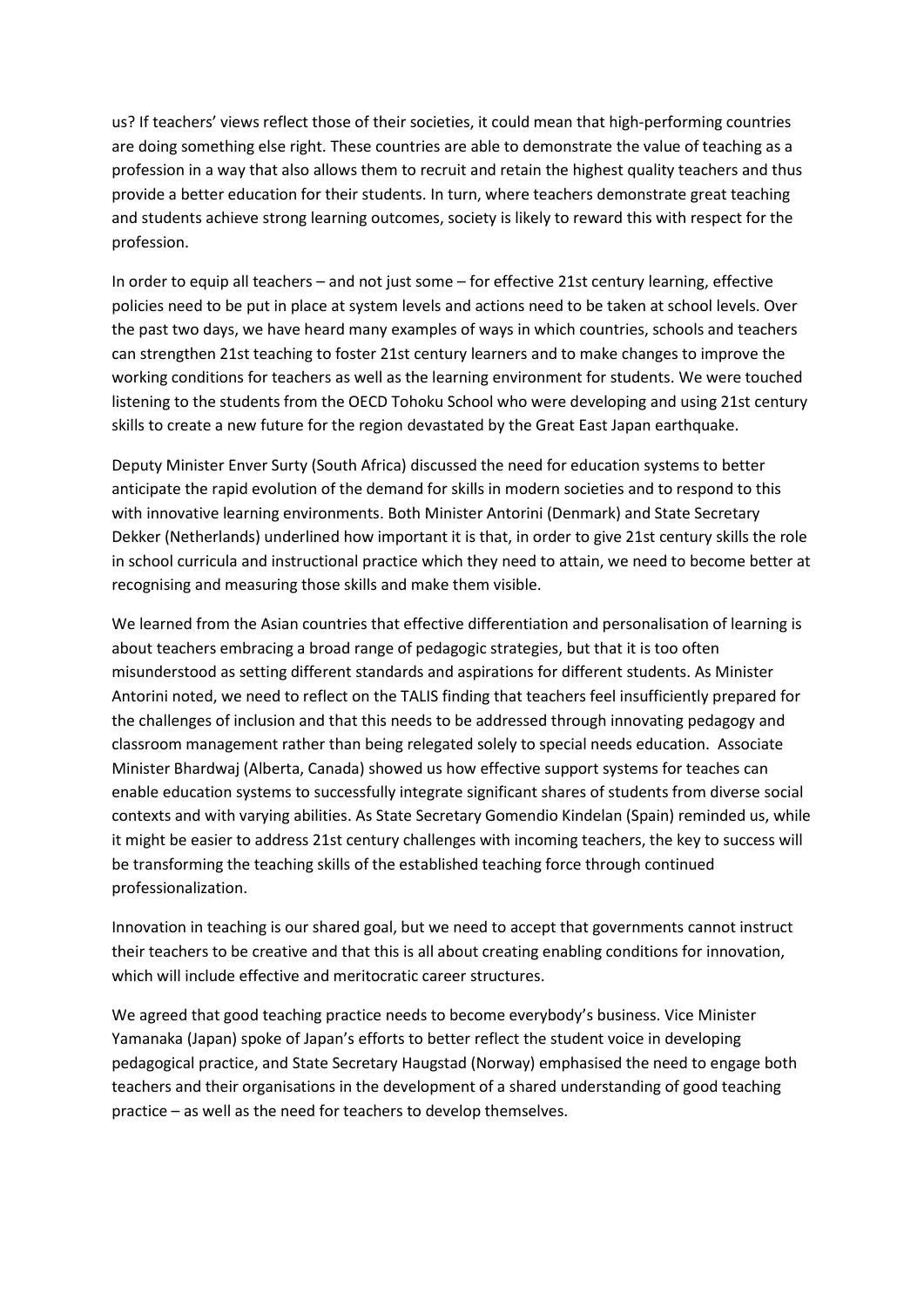Last but not least, we all agreed that 21st skills should not be seen as separate from subject matter knowledge, but as an integral aspect of school subjects that enables students to creatively use what they know.

We learned from TALIS that most teachers report that appraisal leads to positive changes in their teaching practices. Also, more than half of all teachers surveyed report that such feedback leads to positive changes in both their use of student assessments and their classroom management practices. Indeed, teacher job satisfaction seems also stronger when teachers believe that the appraisal and feedback systems in their schools go beyond an administrative exercise. Yet in many countries, teachers are still largely left alone, receiving little or no feedback on their teaching from anyone. Furthermore, as State Secretary Dekker noted, we need to do better to link feedback and appraisal with opportunities for professional development and to ensure that the most effective teachers receive the greatest recognition.

Minister Truss (United Kingdom) explained England's success to attract top talent into the teaching profession, including through programmes such as Teach First, but also the challenge to develop the careers of candidates reaching the profession through alternative career paths and to retain talent in the school system.

State Secretary Gomendio Kindelan (Spain) asked how we can reduce the mismatch between teachers' perceptions and performance outcomes, among others, through more sophisticated approaches to evaluation that give teachers a realistic perception of their strengths and areas for improvement. As State Secretary Haugstad underlined, we need to frame education as a knowledgeintensive profession, and to frame teaching as being able to learn from other professions. Deputy Minister Enver Surty explained South Africa's efforts to develop a comprehensive approach to quality assurance that seeks to relate the work of teachers to student learning outcomes in intelligent ways and Education Secretary Luistro (Philippines) underlined that we also need to further develop internationally comparative instruments like TALIS to reflect a broader range of teaching and learning practices that are more difficult to measure.

The TALIS data that we were presented also illustrate the importance of collaboration between teachers as a way to increase teachers' confidence in their own abilities as well as their job satisfaction. Teachers' relationships with their students, other teachers and school leaders are also important in terms of the associations they have with teachers' feelings about their jobs and their own abilities. We now know what we have long suspected: the days of teachers working in isolation, behind closed classroom doors need to end, and we agree that collaboration and competition in school systems can be mutually reinforcing and should not be seen as policy alternatives. We learned from Japan's longstanding experience with lesson studies that provide an encouraging example for how to make effective professional collaboration happen at scale. However, this will not happen on its own and Minister Ossinovski (Estonia) underlined how school and system leadership need to provide structure and frame teacher collaboration to become systemic and effective. Last but not least, Minister Antorini (Denmark) reminded us that teacher collaboration is not an end but a means, and that we need to find ways to focus teacher collaboration on professional issues and ways to improve pedagogical practice rather than just on day-to-day practical issues.

State Secretary Dekker (Netherlands) underlined the importance of transforming schools into learning organisations where teachers come together to collaborate and integrate their experiences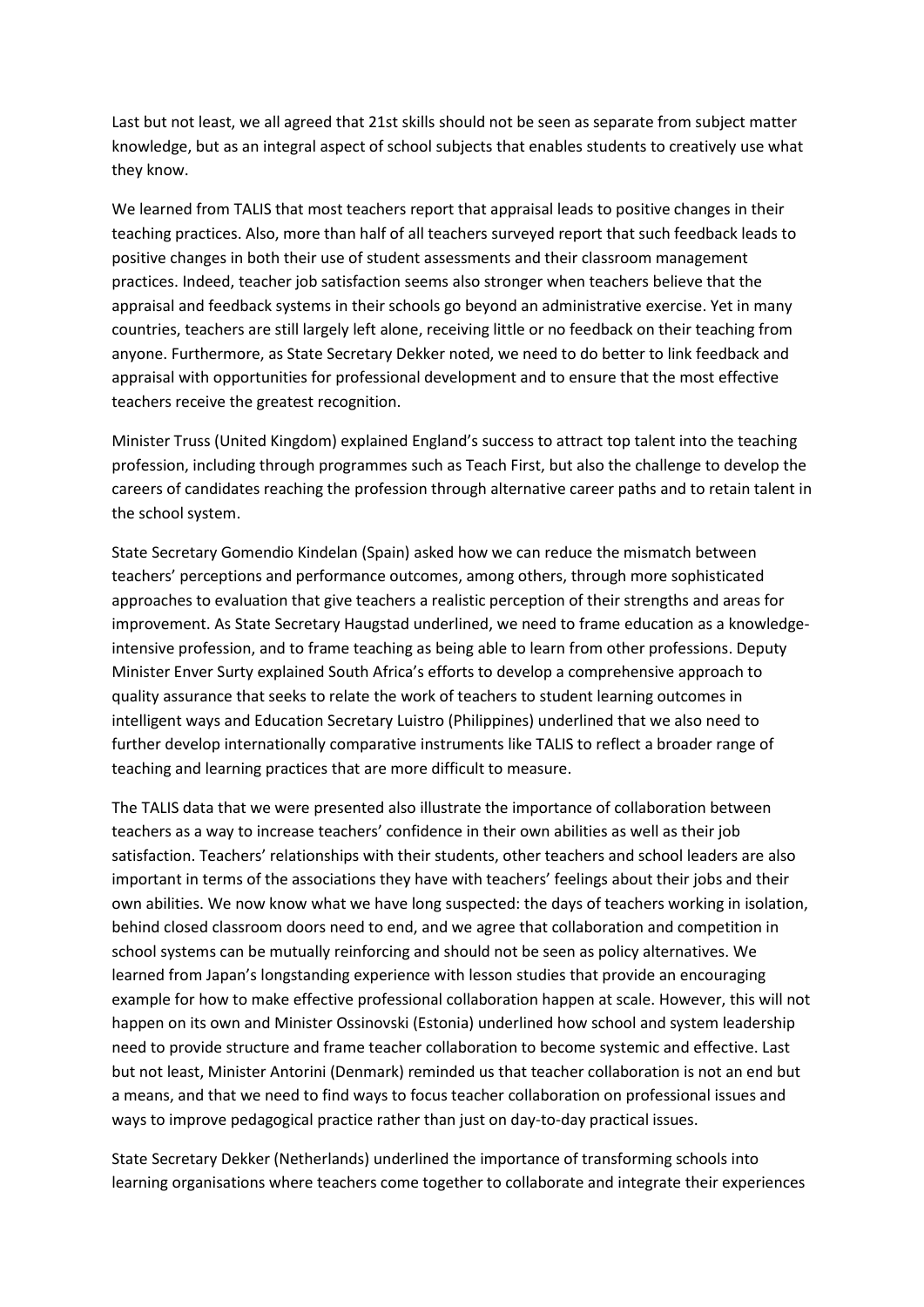to improve pedagogical practice, and where we establish effective incentive structures combined with balanced approaches to teacher evaluation to engage teachers in this work. We listened to Minister María Fernanda Campo (Colombia) explaining how Colombia was able to identify talented teachers through a rigorous evaluation process to serve as mentors and tutors for their fellow teachers and to mobilise teachers, school leaders and communities to build trust in the profession.

Ensuring that millions of teachers have the essential competencies they require to be effective in the classroom is one of the keys to raising levels of student achievement. Over the last two days we have heard about the experiences that our teachers have reported from both their induction and their continuing professional development. We have heard about the areas in which teachers did or did not feel prepared by their teacher education for their work in the classroom – as well as the areas in which they still feel deficient. The TALIS data has also provided us with information on some of the barriers that teachers experience to getting the development they need.

Of course, this is not an easy agenda and Minister Antorini (Denmark) reminded us how difficulties in labour relations can make teacher engagement with substantive reform very challenging.

And much of what needs to be done will command significant resources. We need to think harder about how we mobilise the additional resources for education that are required to deliver on our commitment to ensure that every student benefits from excellent teaching and also how we invest limited resources to obtain the best results.

Minister Shimomura explained how rapidly changing demographics, combined with below-average productivity, pose severe challenges to maintaining high quality social services in Japan, making high quality education the key counterbalance these trends. We know that the significant investments that are needed to deliver high quality education will bear high returns, by raising economic and social outcomes and containing social costs in the longer term.

Minister Livanov showed us how the Russian Federation was able to significantly raise teacher salaries while, at the same time, develop the professional standards that are needed to challenge traditional approaches to teacher professionalisation. But to succeed in the competition for tight public resources, we will need, as many of you underlined, to provide better evidence on the value that education provides for individuals and societies and also improve the effectiveness and efficiency of our school systems. We encourage the OECD to pursue further data development and analysis in this area and to communicate the benefits of education widely.

Not least, we will need to find fair ways to share the financial burden between individuals and the economy and mobilise additional public and private resources. To this end, Minister Truss showed us promising examples for strengthening synergies between education and the private sector.

Throughout the last two days, we have been able to share experiences of policies and practices that have proven successful in our countries or that are promising, and we have learned a great deal from each other's journeys. We have greatly benefitted from the discussions both around this table and in between sessions. We thank the OECD for providing the evidence base and analysis that underpinned our discussions and we are committed to further develop the TALIS instruments and related OECD studies. We also encourage the OECD to benchmark the education sector with other